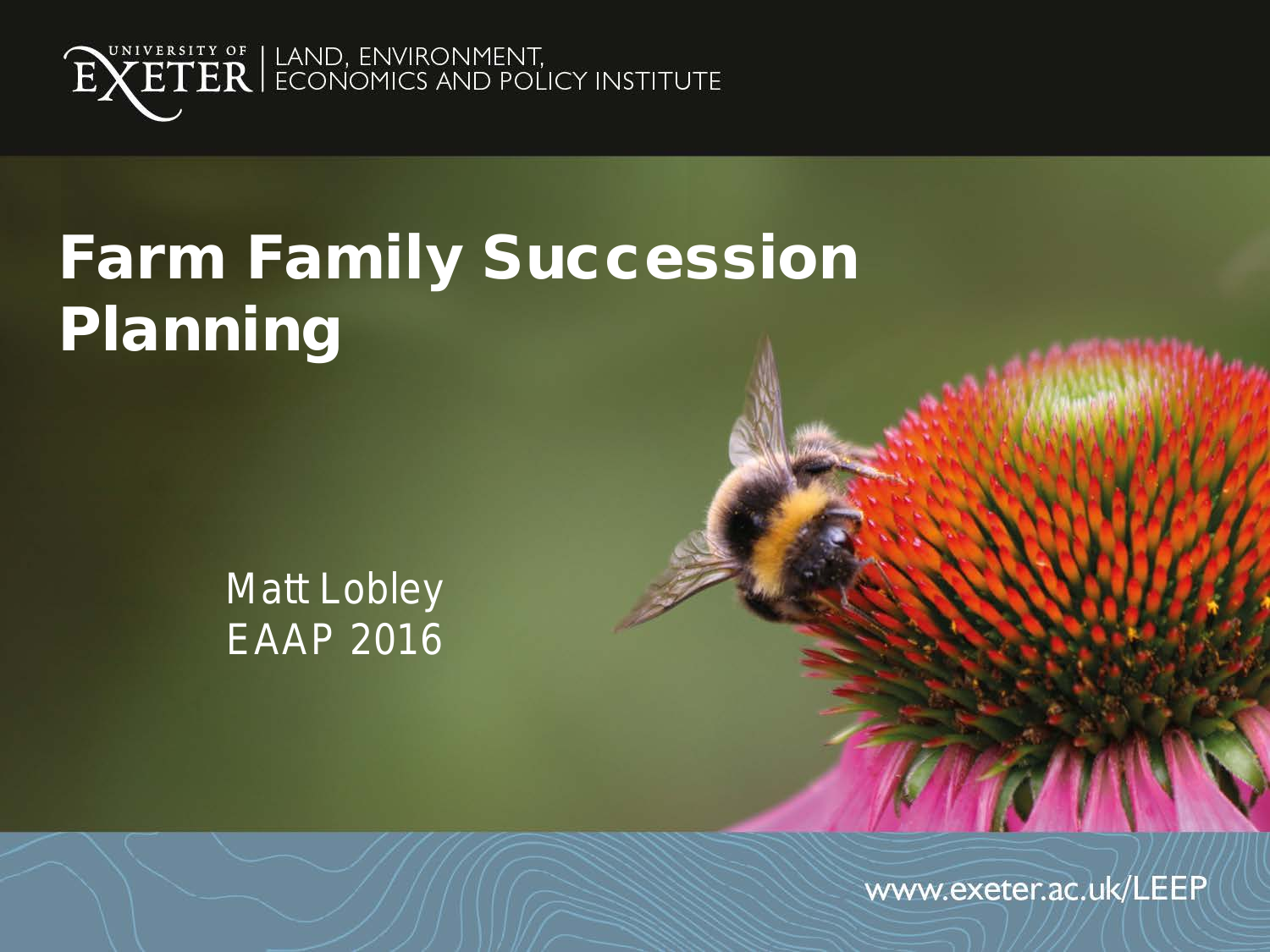# **The story of Joe**

- A 68 year old Nebraskan farmer
- Joe has worked all his life on the family farm

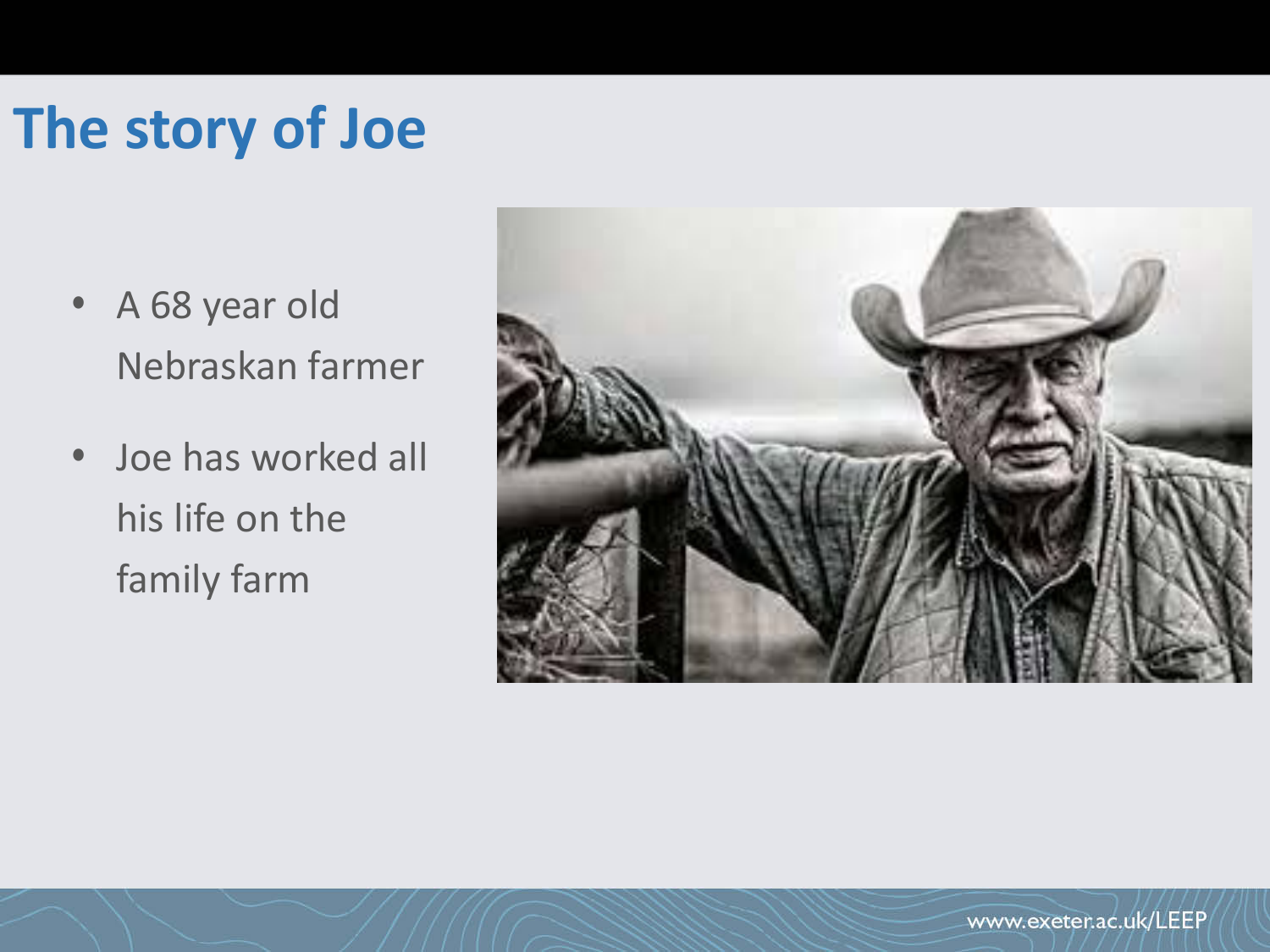### **Passing the baton**

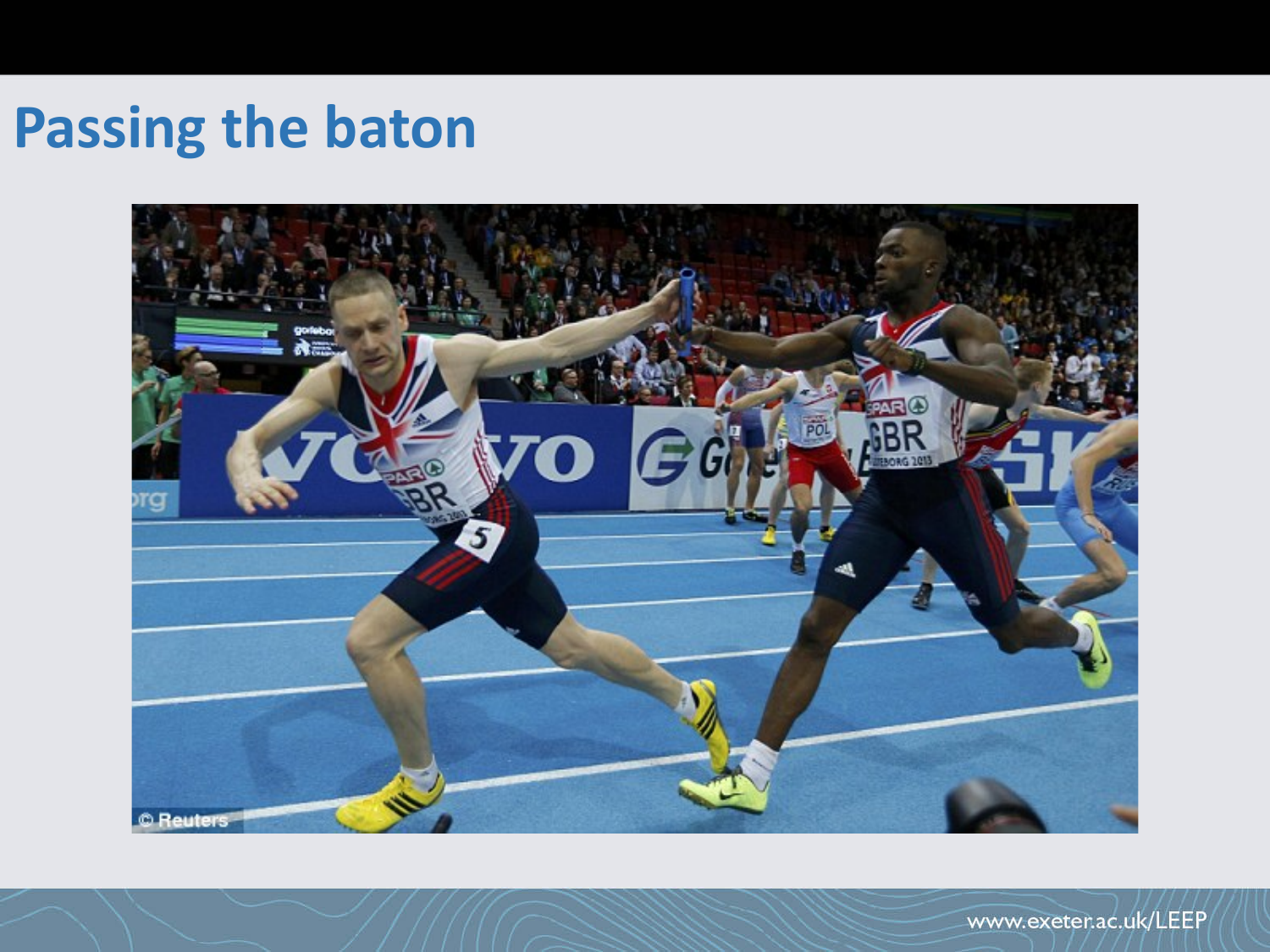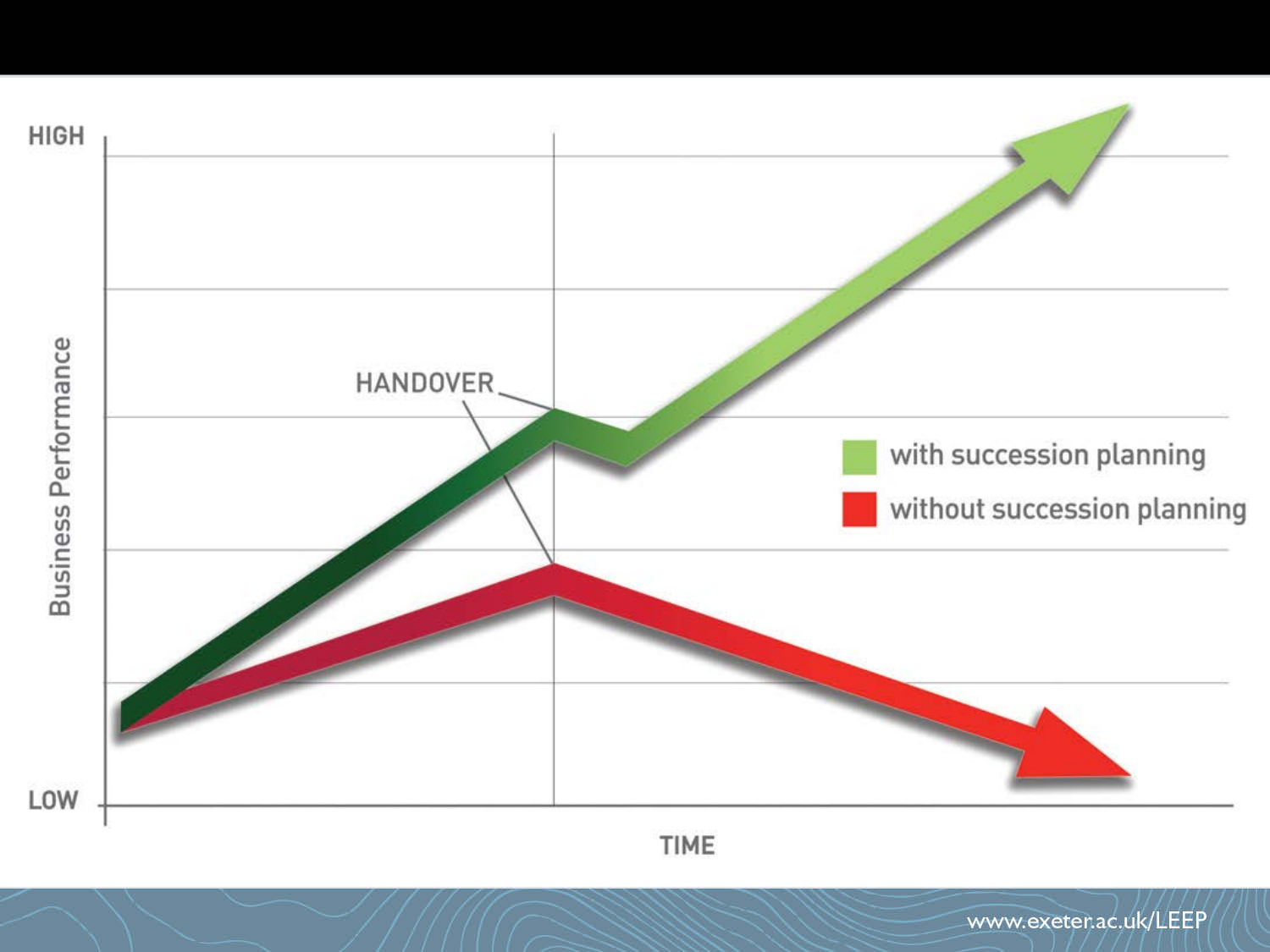# **Getting it wrong**

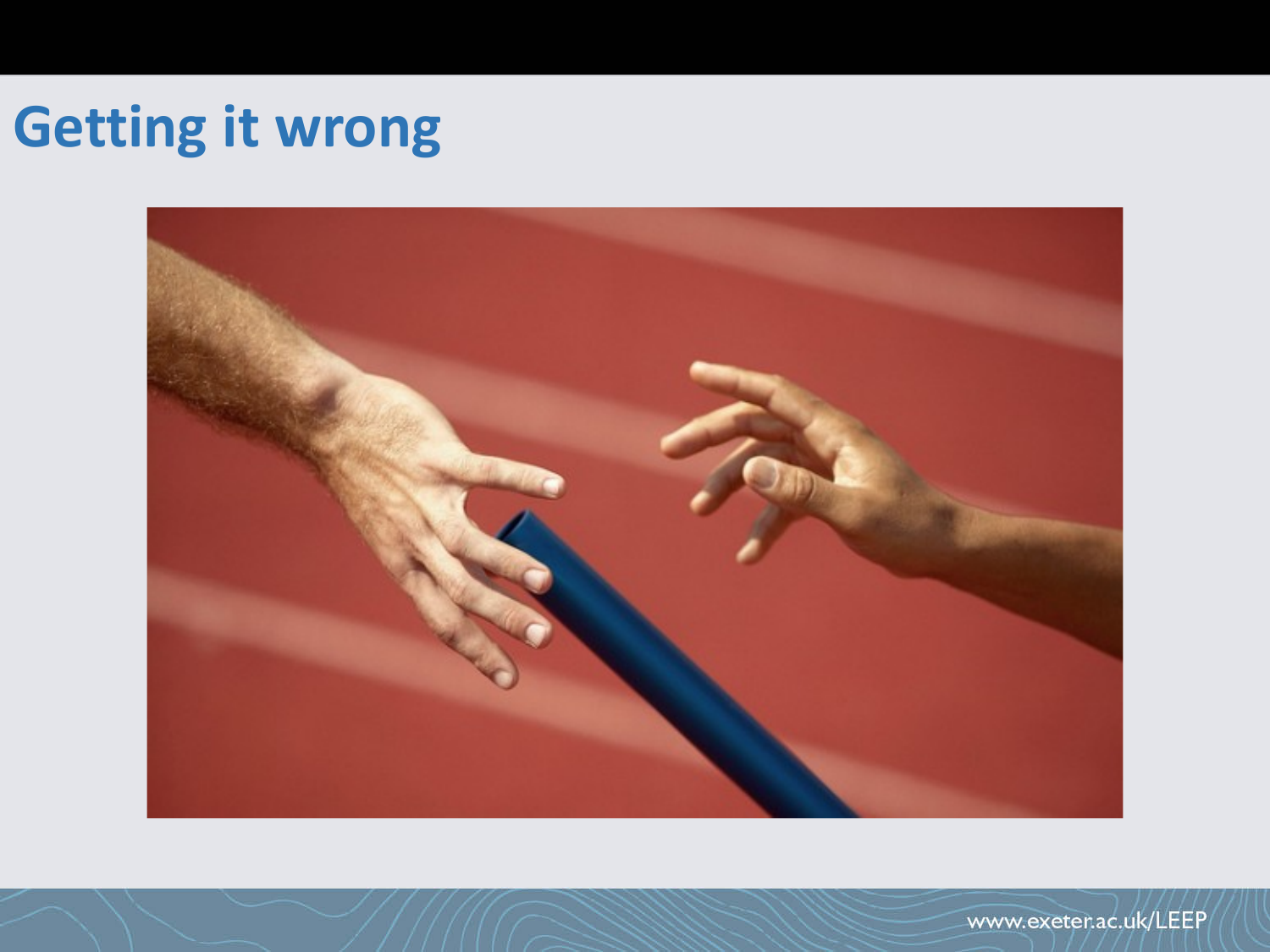### **Some definitions**

- **Succession:** The inter-generational transfer of *managerial* control
- **Retirement:** Withdrawal from physical labour/managerial control. Inter-generational transfer of managerial control.
- **Inheritance:** The inter-generational transfer of *ownership* land and farming assets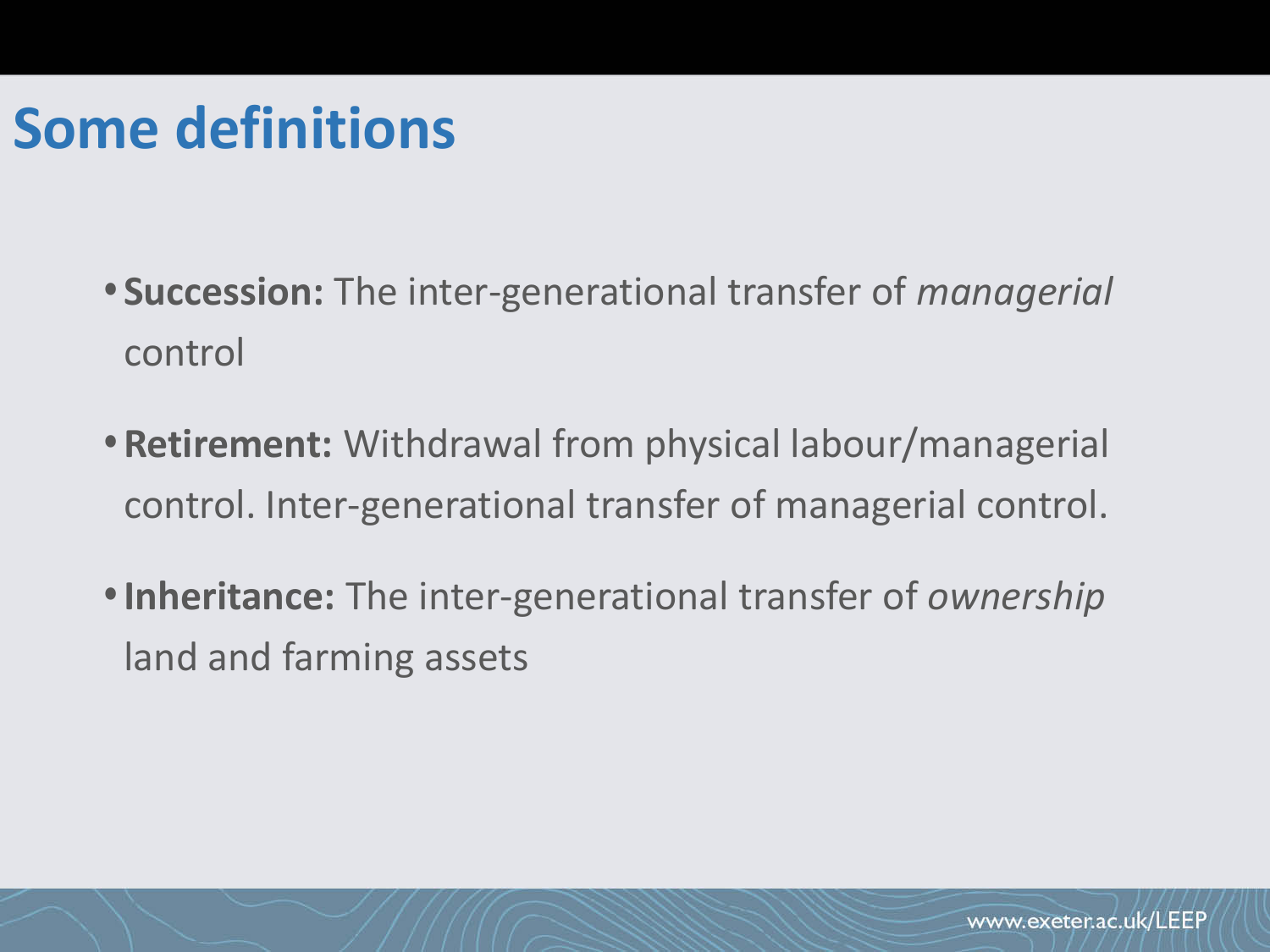### **The importance of families**

- 'Familiness': unique bundle of 'resources' resulting from interaction of family & business.
- Generally thought to offer competitive advantage to family firms, where vision and commitment to the business are deeply embedded in family history.
- 'Emotional ownership': idea that the business is, in some sense, part of who you are as a person.
- 'Family capital' commitment & participation of family members.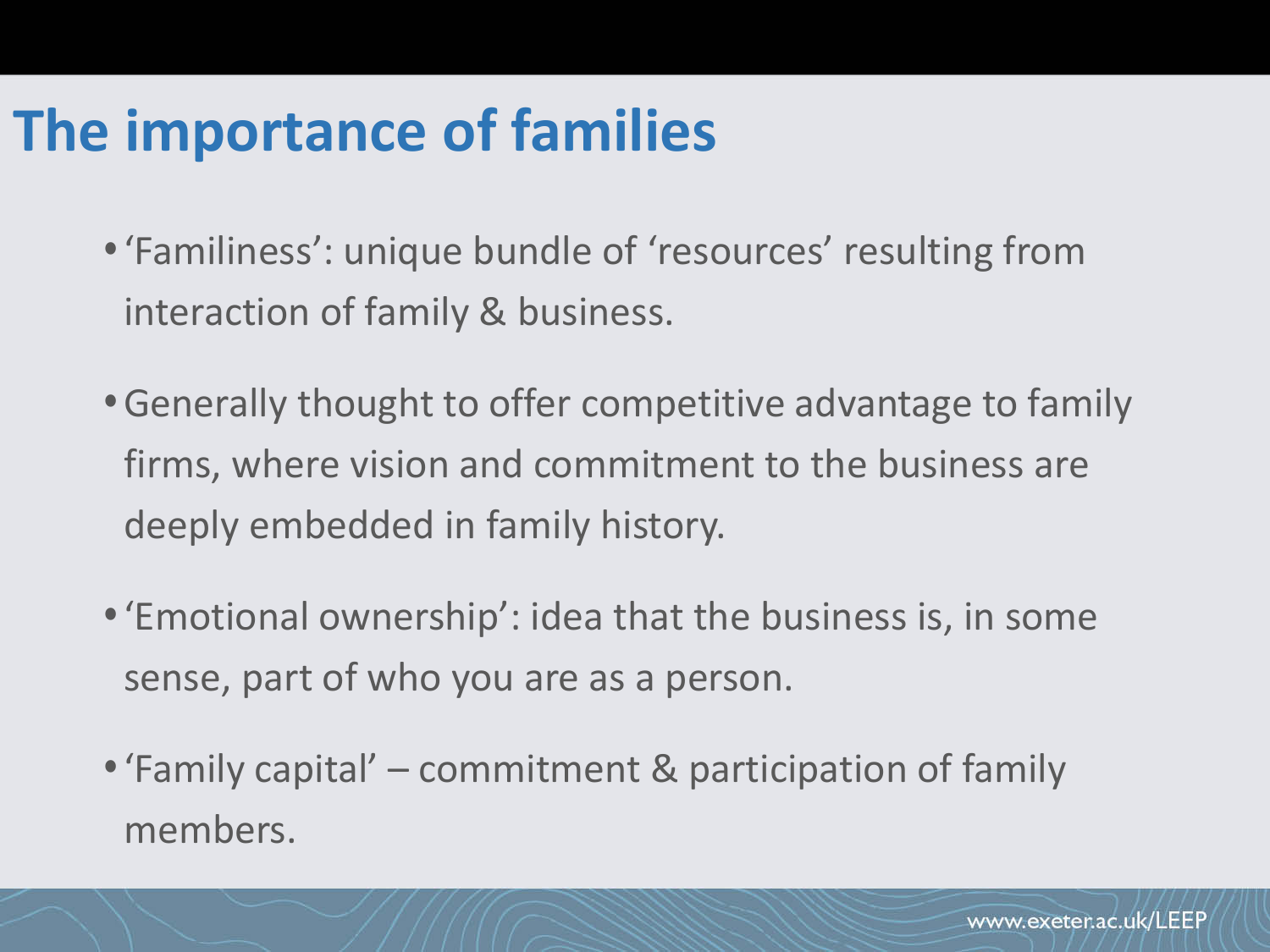#### *Farmtransfers*

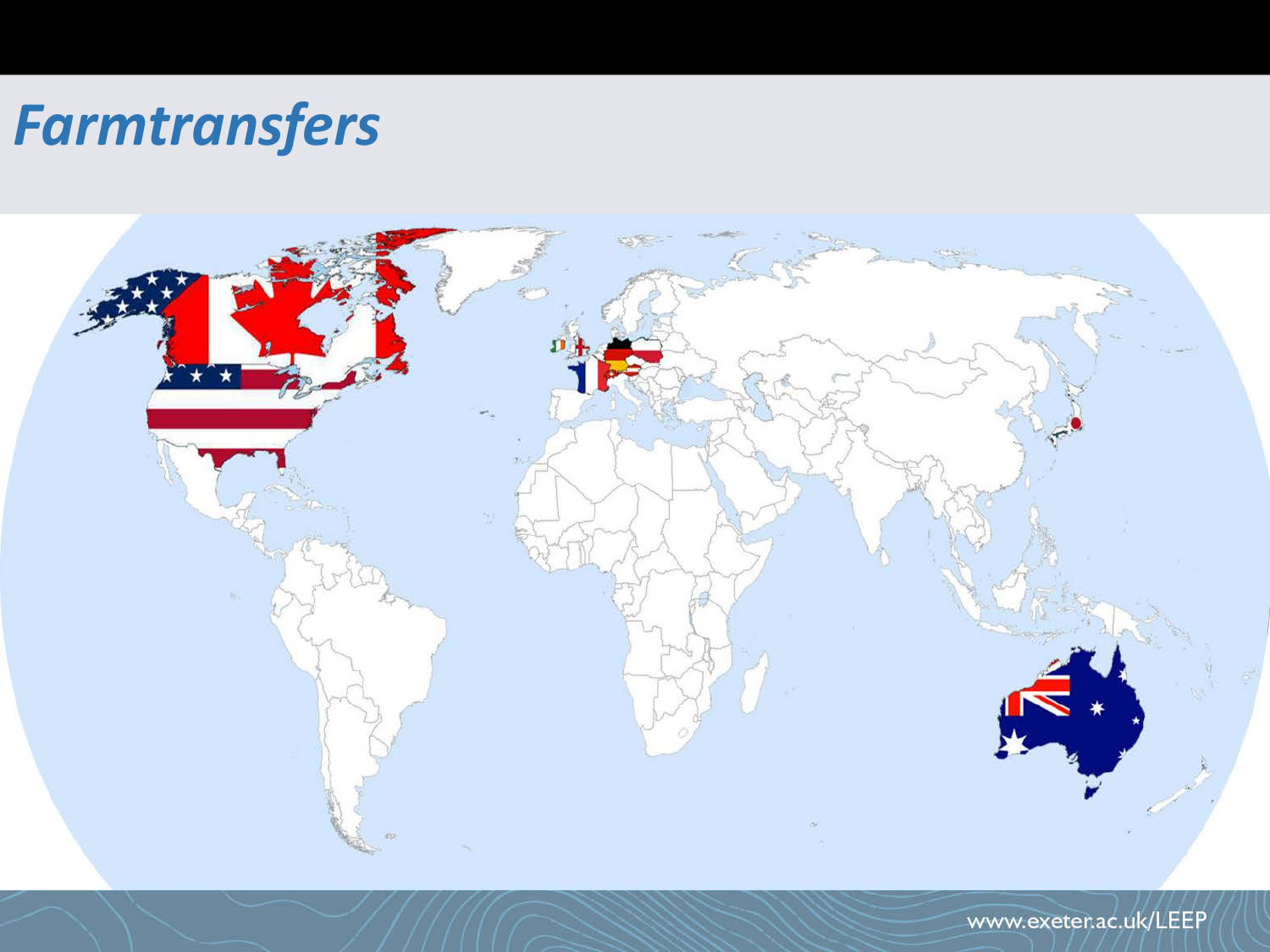#### **Identification of a successor**



www.exeter.ac.uk/LEEP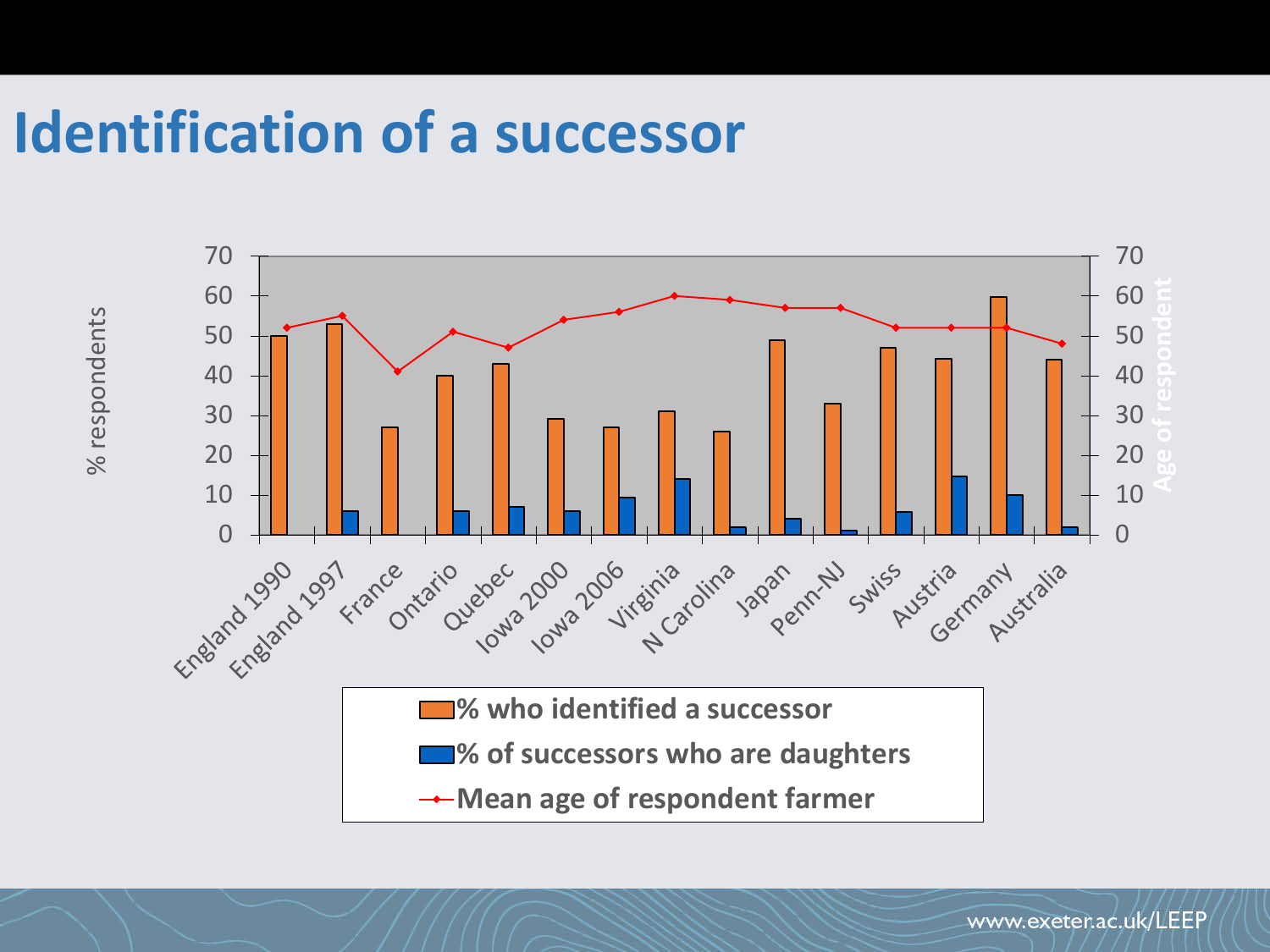# **Transferring knowledge and managerial responsibility**

- Effective farm management requires the skills & knowledge learned from experience and related to a particular farm as well as from formal education and training.
- The delegation of managerial responsibility is a vital mechanism for transferring farm-specific managerial knowhow in a farm business.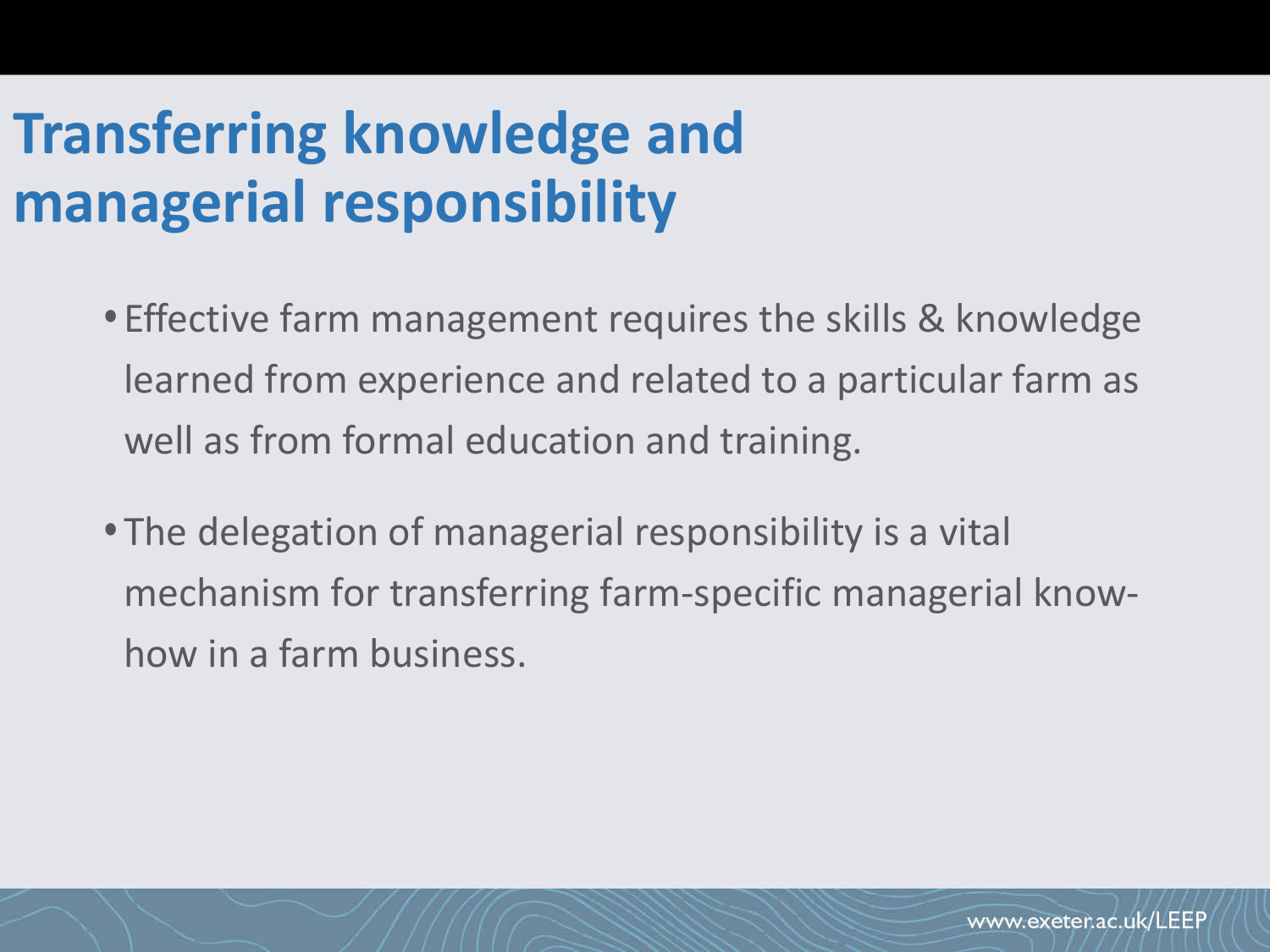# **Risks and benefits**

- Loss of the business
- Alienation of next generation
- Failure to prepare the next generation
- Older generation 'trapped' on the farm
- Protect the business
- Protect family assets
- Allows successor(s) and older generation to plan
- Remove uncertainty